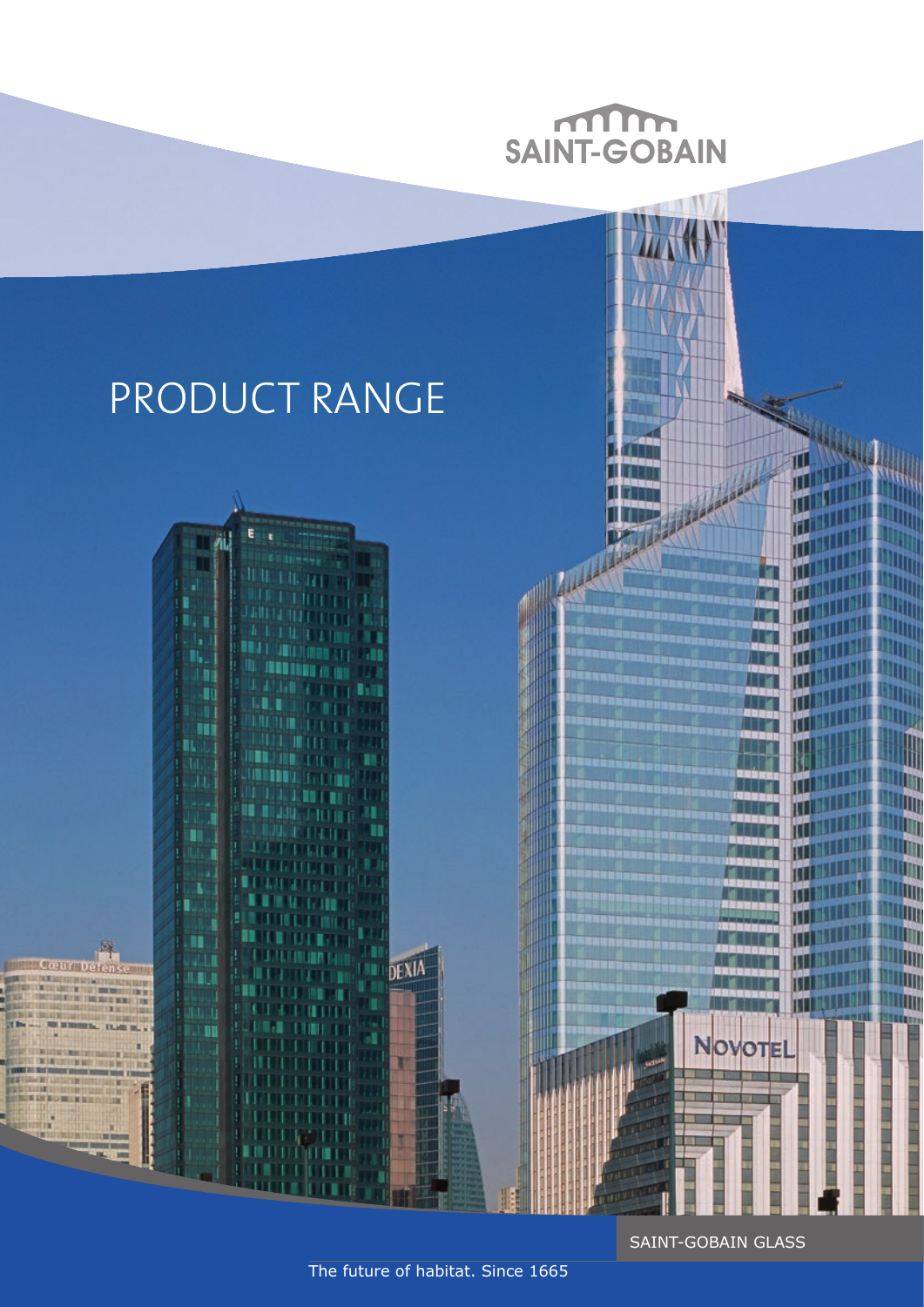### **ENERGY SAVING AND SOLAR CONTROL**

| <b>PRODUCT</b>                                                          |                                   | U-value (W/m <sup>2</sup> K)<br>Accordance with<br>EN673-2011 |        |                   | <b>Visible light</b> |                | Solar energy<br>Accordance with EN410-2011 |           | Sound<br>reduction<br>Calculated<br>values |  |
|-------------------------------------------------------------------------|-----------------------------------|---------------------------------------------------------------|--------|-------------------|----------------------|----------------|--------------------------------------------|-----------|--------------------------------------------|--|
|                                                                         |                                   |                                                               |        |                   |                      |                |                                            |           |                                            |  |
| <b>Single glass</b>                                                     | Thickness (mm)                    | Air                                                           | Ar 90% | Kr 63%;<br>Ar 27% | LT (%)               | <b>LRe (%)</b> | A <sub>1</sub>                             | <b>SF</b> | Rw(C;Ctr)dB                                |  |
| <b>SGG PLANICLEAR</b>                                                   | $\overline{4}$                    | 5,8                                                           |        |                   | 91                   | 8              | 5                                          | 0,88      | $30(-2,-2)$                                |  |
| <b>SGG PLANICLEAR</b>                                                   | 6                                 | 5.7                                                           |        |                   | 90                   | 8              | $\overline{7}$                             | 0,87      | $32(-1,-2)$                                |  |
| <b>SGG PLANICLEAR</b>                                                   | 8                                 | 5,6                                                           |        |                   | 89                   | 8              | 10                                         | 0,85      | $33(-1,-2)$                                |  |
| SGG PLANICLEAR                                                          | 10                                | 5,6                                                           |        |                   | 89                   | 8              | 12                                         | 0,84      | $35(-1,-2)$                                |  |
| sgg DIAMANT extra clear                                                 | $\overline{4}$                    | 5,8                                                           |        |                   | 91                   | 8              | $\overline{2}$                             | 0,90      | $30(-2,-2)$                                |  |
| sgg DIAMANT extra clear                                                 | 6                                 | 5.7                                                           |        |                   | 91                   | 8              | 3                                          | 0,90      | $32(-1,-2)$                                |  |
| sgg DIAMANT extra clear                                                 | 8                                 | 5,6                                                           |        |                   | 91                   | 8              | $\overline{4}$                             | 0,89      | $33(-1,-2)$                                |  |
| sgg DIAMANT extra clear                                                 | 10                                | 5,6                                                           |        |                   | 90                   | 8              | 5                                          | 0,88      | $35(-1,-2)$                                |  |
| Insulating glass without LowE                                           |                                   |                                                               |        |                   |                      |                |                                            |           |                                            |  |
| sgg CLIMALIT                                                            | $4 - 16 - 4$                      | 2,7                                                           |        |                   | 83                   | 15             | 5                                          | 0,80      | $30(-1,-4)$                                |  |
| <b>SGG CLIMALIT</b>                                                     | $4 - 12 - 4 - 12 - 4$             | 1,9                                                           |        |                   | 76                   | 21             | 6                                          | 0,73      | $31 (-1,-5)$                               |  |
| <b>Thermal insulation</b>                                               |                                   |                                                               |        |                   |                      |                |                                            |           |                                            |  |
| sgg CLIMAPLUS*                                                          | 4-16-4PlthXN                      | 1,36                                                          | 1,12   |                   | 82                   | 12             | 7                                          | 0,65      | $30(-1,-4)$                                |  |
| sgg CLIMAPLUS ONE*                                                      | 4-16-4PlthOne                     | 1,29                                                          | 1,04   |                   | 72                   | 22             | 8                                          | 0,52      | $30(-1,-4)$                                |  |
| sgg CLIMAPLUS RELAX*                                                    | 4-16-4PlthRelax                   | 1,36                                                          | 1,12   |                   | 70                   | 12             | 8                                          | 0,53      | $30(-1,-4)$                                |  |
| sgg CLIMATOP*                                                           | 4-12-4-12-4-PlthXN                | 1,26                                                          | 1,02   |                   | 75                   | 29             | 7                                          | 0,60      | $31(-1,-5)$                                |  |
| sgg CLIMATOP ONE*                                                       | 4-12-4-12-4PlthOne                | 1,22                                                          | 0,97   |                   | 66                   | 27             | $\overline{7}$                             | 0,49      | $31(-1,-5)$                                |  |
| sgg CLIMATOP RELAX*                                                     | 4-12-4-12-4PlthRelax              | 1,26                                                          | 1,02   |                   | 64                   | 18             | $\overline{7}$                             | 0,50      | $31 (-1,-5)$                               |  |
| sgg CLIMATOP*                                                           | 4PlthXN-12-4-12-4PlthXN           | 0,92                                                          | 0,70   | 0,56              | 66                   | 24             | 12                                         | 0,45      | $31(-1,-5)$                                |  |
| sgg CLIMATOP ONE*                                                       | 4PlthOne-12-4-12-4Plth-<br>One    | 0,90                                                          | 0,67   | 0,51              | 59                   | 32             | 12                                         | 0,38      | $31(-1,-5)$                                |  |
| sgg CLIMATOP RELAX*                                                     | 4PlthRelax-12-4-12-4<br>PlthRelax | 0,94                                                          | 0,72   | 0,56              | 54                   | 13             | 26                                         | O,37      | $31(-1,-5)$                                |  |
| sgg CLIMATOP*                                                           | 4PlthXN-16-4-16-4PlthXN           | 0,75                                                          | 0,58   | O,53              | 75                   | 16             | 11                                         | 0,54      | $32 (-2,-5)$                               |  |
| sgg CLIMATOP ONE*                                                       | 4PlthOne-16-4-16-4Plth-<br>One    | O,71                                                          | 0,53   | 0,47              | 59                   | 32             | 12                                         | 0,38      | $32(-2,-5)$                                |  |
| sgg CLIMATOP RELAX*                                                     | 4PlthRelax-16-4-16-4<br>PlthRelax | 0,75                                                          | 0,58   | O,53              | 54                   | 13             | 26                                         | 0,37      | $32(-2,-5)$                                |  |
| * SWISSPACER improves the Uw-value on average by 0,1 W/m <sup>2</sup> K |                                   |                                                               |        |                   |                      |                |                                            |           |                                            |  |
| Thermal insulation with solar control                                   |                                   |                                                               |        |                   |                      |                |                                            |           |                                            |  |
| saa COOL-LITE XTREME 60/28 (neutr)                                      | 6-16-6PLC                         | 1,29                                                          | 1,04   |                   | 60                   | 14             | 31                                         | 0,28      | $33(-1,-4)$                                |  |
| saa COOL-LITE SKN 154 (neutr)                                           | 6-16-6PLC                         | 1,29                                                          | 1,04   |                   | 52                   | 19             | 36                                         | 0,28      | $33 (-1,-4)$                               |  |
| sgg COOL-LITE SKN 165 (neutr)                                           | 6-16-6PLC                         | 1,29                                                          | 1,04   |                   | 61                   | 17             | 31                                         | 0,34      | $33(-1,-4)$                                |  |
| saa COOL-LITE SKN 174 (neutr)                                           | 6-16-6PLC                         | 1,36                                                          | 1,12   |                   | 69                   | 11             | 29                                         | O,41      | $33 (-1,-4)$                               |  |
| sgg COOL-LITE SKN 176 (neutr)                                           | 6-16-6PLC                         | 1,29                                                          | 1,04   |                   | 70                   | 13             | 27                                         | 0,37      | $33 (-1,-4)$                               |  |
| saa COOL-LITE SKN 145 (neutr)                                           | 6-16-6PLC                         | 1,32                                                          | 1,08   |                   | 41                   | 19             | 40                                         | O, 22     | $33(-1,-4)$                                |  |
| sgg COOL-LITE SKN 144 II (neutr)                                        | 6-16-6PLC                         | 1,36                                                          | 1,12   |                   | 41                   | 20             | 48                                         | 0,23      | $33(-1,-4)$                                |  |
| Thermal insulation with solar control on extra clear DIAMANT glass      |                                   |                                                               |        |                   |                      |                |                                            |           |                                            |  |
| sgg COOL-LITE XTREME 60/28<br>DIAMANT (neutr)                           | 6-16-6DIAM                        | 1,29                                                          | 1,04   |                   | 61                   | 14             | 25                                         | 0, 29     | $33 (-1,-4)$                               |  |
| saa COOL-LITE SKN 054 (neutr)                                           | 6-16-6DIAM                        | 1,29                                                          | 1,04   |                   | 53                   | 19             | 31                                         | 0,29      | $33(-1,-4)$                                |  |
| saa COOL-LITE SKN 065 (neutr)                                           | 6-16-6DIAM                        | 1,29                                                          | 1,04   |                   | 62                   | 17             | 26                                         | 0,35      | $33 (-1,-4)$                               |  |
| saa COOL-LITE SKN 074 (neutr)                                           | 6-16-6DIAM                        | 1,36                                                          | 1,12   |                   | 70                   | 11             | 24                                         | 0,42      | $33 (-1,-4)$                               |  |
| saa COOL-LITE SKN 045 (neutr)                                           | 6-16-6DIAM                        | 1,32                                                          | 1,08   |                   | 42                   | 19             | 35                                         | O,23      | $33(-1,-4)$                                |  |
| saa COOL-LITE SKN 044 II (neutr)                                        | 6-16-6DIAM                        | 1,36                                                          | 1,12   |                   | 42                   | 20             | 45                                         | 0,24      | $33(-1,-4)$                                |  |
| Solar control                                                           |                                   |                                                               |        |                   |                      |                |                                            |           |                                            |  |
| saa COOL-LITE ST 108 (silver)                                           | 6-16-6PlthXN                      | 1,34                                                          | 1,10   |                   | 8                    | 44             | 55                                         | 0,08      | $33(-1,-4)$                                |  |
| sgg COOL-LITE ST 120 (silver)                                           | 6-16-6PlthXN                      | 1,35                                                          | 1,12   |                   | 19                   | 32             | 56                                         | 0,18      | $33 (-1,-4)$                               |  |
| sgg COOL-LITE ST 136 (grey)                                             | 6-16-6PlthXN                      | 1,36                                                          | 1,12   |                   | 34                   | 23             | 53                                         | 0,28      | $33(-1,-4)$                                |  |
| saa COOL-LITE ST 150 (neutr)                                            | 6-16-6PlthXN                      | 1,36                                                          | 1,12   |                   | 46                   | 19             | 44                                         | 0,38      | $33(-1,-4)$                                |  |
| sgg COOL-LITE ST 167 (neutr)                                            | 6-16-6PlthXN                      | 1,36                                                          | 1,12   |                   | 61                   | 21             | 25                                         | 0,49      | $33(-1,-4)$                                |  |
| saa COOL-LITE STB 136 (blue)                                            | 6-16-6PlthXN                      | 1,36                                                          | 1,12   |                   | 33                   | 19             | 55                                         | 0, 29     | $33 (-1,-4)$                               |  |
| saa COOL-LITE STB 120 (blue)                                            | 6-16-6PlthXN                      | 1,36                                                          | 1,12   |                   | 20                   | 21             | 63                                         | O,19      | $33(-1,-4)$                                |  |
| saa COOL-LITE ST 450 (green)                                            | 6-16-6PlthXN                      | 1,36                                                          | 1,12   |                   | 37                   | 14             | 70                                         | 0,24      | $33(-1,-4)$                                |  |
| sgg ANTELIO Clear (neutr) coating #1                                    | 6-16-6PlthXN                      | 1,36                                                          | 1,12   |                   | 42                   | 33             | 23                                         | 0,39      | $33(-1,-4)$                                |  |
| sgg ANTELIO Clear (neutr) coating #2                                    | 6-16-6PlthXN                      | 1,36                                                          | 1,12   |                   | 42                   | $28\,$         | 27                                         | O,4       | $33(-1,-4)$                                |  |
| sgg ANTELIO Silver (silver) coating #1                                  | 6-16-6PlthXN                      | 1,36                                                          | 1,12   |                   | 61                   | 33             | 9                                          | O,51      | $33 (-1,-4)$                               |  |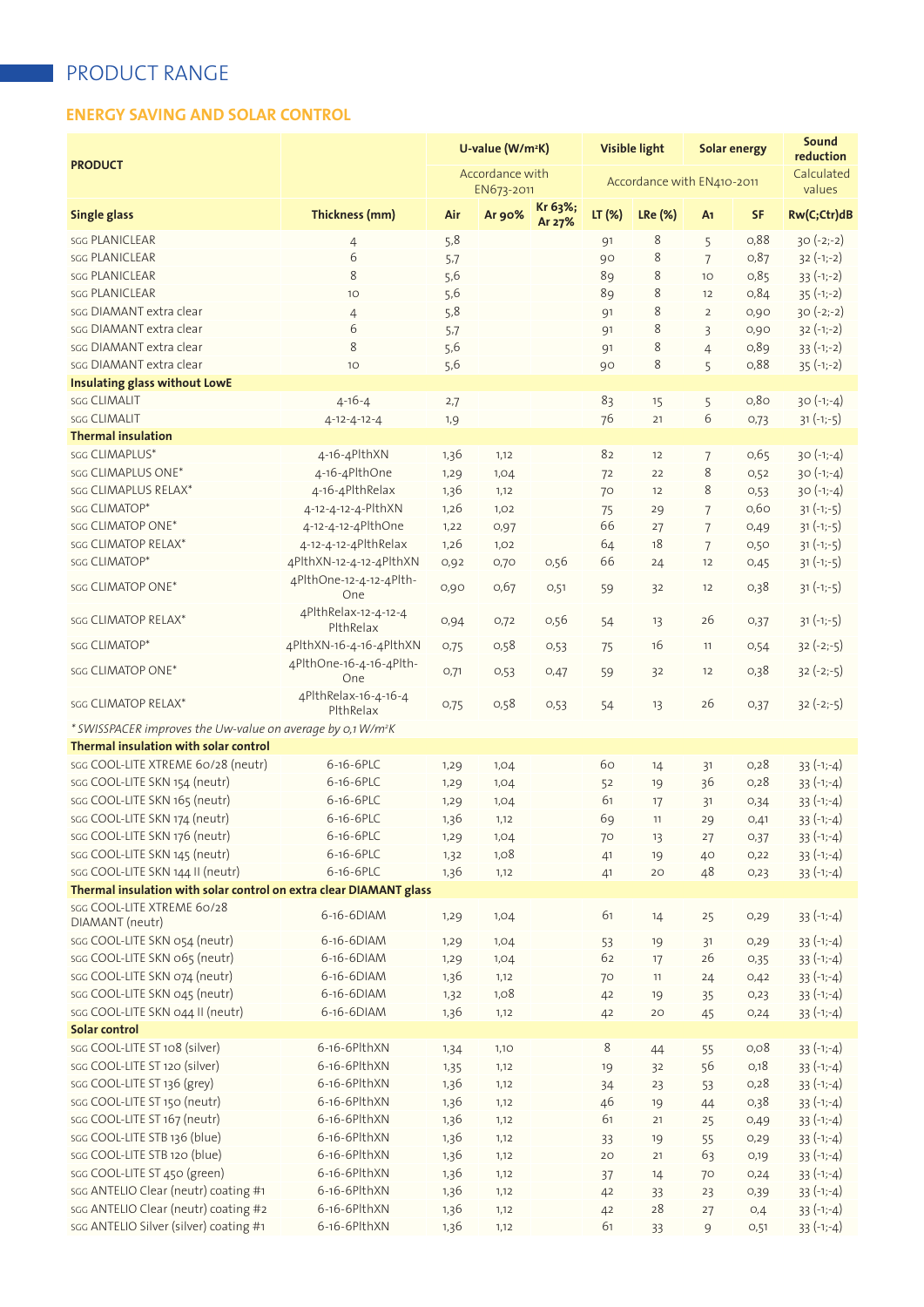| <b>PRODUCT</b>                         |                           |      | U-value $(W/m^2K)$            |                   | Visible light |                            | Solar energy   |           | Sound<br>reduction   |
|----------------------------------------|---------------------------|------|-------------------------------|-------------------|---------------|----------------------------|----------------|-----------|----------------------|
|                                        |                           |      | Accordance with<br>EN673-2011 |                   |               | Accordance with EN410-2011 |                |           | Calculated<br>values |
| Solar control                          | Thickness (mm)            | Air  | Ar 90%                        | Kr 63%;<br>Ar 27% | $LT (\%)$     | <b>LRe (%)</b>             | A <sub>1</sub> | <b>SF</b> | Rw(C;Ctr)dB          |
| sgg ANTELIO Silver (silver) coating #2 | 6-16-6PlthXN              | 1,36 | 1,12                          |                   | 61            | 32                         | 11             | O,51      | $33(-1,-4)$          |
| sgg ANTELIO Emerald (green) coating #1 | 6-16-6PlthXN              | 1,36 | 1,12                          |                   | 48            | 30                         | 48             | 0,30      | $33(-1,-4)$          |
| sgg ANTELIO Emerald (green) coating #2 | 6-16-6PlthXN              | 1,36 | 1,12                          |                   | 48            | 21                         | 59             | O,31      | $33(-1,-4)$          |
| sgg ANTELIO Bronze (bronze) coating #1 | 6-16-6PlthXN              | 1,36 | 1,12                          |                   | 21            | 32                         | 50             | O,22      | $33(-1,-4)$          |
| sgg ANTELIO Bronze (bronze) coating #2 | $6-16-6$ Plth $XN$        | 1,36 | 1,12                          |                   | 22            | 12                         | 66             | O, 24     | $33(-1,-4)$          |
| sgg MIRASTAR (silver) coating #1       | $6-16-6$ P $\text{th}$ XN | 1,36 | 1,12                          |                   | 3             | 60                         | 38             | 0,06      | $33(-1,-4)$          |
| sgg MIRASTAR (silver) coating #2       | 6-16-6PlthXN              | 1,36 | 1,12                          |                   | 3             | 55                         | 47             | O, O7     | $33(-1,-4)$          |
| sgg PARSOL bronze                      | $6-16-6$ Plth $XN$        | 1,36 | 1,12                          |                   | 44            | $\overline{7}$             | 51             | 0,39      | $33(-1,-4)$          |
| sgg PARSOL grey                        | 6-16-6PlthXN              | 1,36 | 1,12                          |                   | 39            | 6                          | 55             | 0,36      | $33(-1,-4)$          |
| sgg PARSOL green                       | $6-16-6$ Plth $XN$        | 1,36 | 1,12                          |                   | 66            | 10                         | 55             | 0,39      | $33(-1,-4)$          |

### **FIRE PROTECTION**

| <b>PRODUCT</b>                             |                  | Thickness/type                                                                                                                                                                                                                                                                                              | <b>Thickness</b><br>tolerance | <b>Size</b><br>tolerance | Weight               | U-value<br>(W/m <sup>2</sup> K) | LT (%)       | Sound<br>reduction | <b>Temperature</b><br>range |
|--------------------------------------------|------------------|-------------------------------------------------------------------------------------------------------------------------------------------------------------------------------------------------------------------------------------------------------------------------------------------------------------|-------------------------------|--------------------------|----------------------|---------------------------------|--------------|--------------------|-----------------------------|
|                                            | Class            | (mm)                                                                                                                                                                                                                                                                                                        | (mm)                          | (mm)                     | (kg/m <sup>2</sup> ) | <b>EN673</b>                    | <b>EN410</b> | $Rw$ ( $dB$ )      | $(^{\circ}C)$               |
| E=Integrity                                |                  |                                                                                                                                                                                                                                                                                                             |                               |                          |                      |                                 |              |                    |                             |
|                                            |                  | Glass with the E classification provides a physical barrier against flames, smoke and hot, toxic gases. Glass remains transparent in the event of a fire.                                                                                                                                                   |                               |                          |                      |                                 |              |                    |                             |
| <b>PYROSWISS</b>                           | E <sub>3</sub> o | 6 PY                                                                                                                                                                                                                                                                                                        | ±0,2                          | ±2                       | 15                   | 5.7                             | 89           | 32                 | is not sensitive            |
| <b>PYROSWISS</b>                           | E30              | 8 PY                                                                                                                                                                                                                                                                                                        | ±0,3                          | ±2                       | 20                   | 5.7                             | 88           | 34                 | is not sensitive            |
| <b>PYROSWISS</b>                           | E30              | 10 PY                                                                                                                                                                                                                                                                                                       | ±0,3                          | ±2                       | 25                   | 5,6                             | 88           | 36                 | is not sensitive            |
| <b>PYROSWISS</b>                           | E30              | 12 PY                                                                                                                                                                                                                                                                                                       | ±0,3                          | ±2                       | 30                   | 5,5                             | 87           | 37                 | is not sensitive            |
| PYROSWISS SATINOVO                         | E30              | 6 PY SAT                                                                                                                                                                                                                                                                                                    | ±0,2                          | ±2                       | 15                   | 5,7                             | <b>DNA</b>   | 32                 | is not sensitive            |
| PYROSWISS STADIP                           | E30              | 66.2(12.76)                                                                                                                                                                                                                                                                                                 | ±1                            | ±2                       | 31                   | 5,5                             | 85           | 38                 | is not sensitive            |
| PYROSWISS CLIMALITE                        | E30              | 6PY-14Ar-6PY                                                                                                                                                                                                                                                                                                | ±1                            | ±3                       | 31                   | 2,6                             | 79           | 33                 | is not sensitive            |
| <b>EW=Integrity+radiation reduction</b>    |                  |                                                                                                                                                                                                                                                                                                             |                               |                          |                      |                                 |              |                    |                             |
|                                            |                  | Glass with the EW classification provides the same protection as category E glass, but it also keeps the level of radiated heat below 15kW/m <sup>2</sup> .                                                                                                                                                 |                               |                          |                      |                                 |              |                    |                             |
| <b>VETROFLAM</b>                           | EW <sub>60</sub> | 6 VF                                                                                                                                                                                                                                                                                                        | ±0,2                          | ±2                       | 15                   | 3,9                             | 80           | 32                 | is not sensitive            |
| <b>VETROFLAM STADIP</b>                    | EW60             | 66.2(12,76)                                                                                                                                                                                                                                                                                                 | ±0,4                          | $±3/-2$                  | 31                   | 5,5                             | 78           | 35                 | is not sensitive            |
| <b>VETROFLAM</b><br><b>CLIMAPLUS</b>       | EW60             | 6kirgas-14Ar-6VF                                                                                                                                                                                                                                                                                            | ±1                            | ±3                       | 31                   | 1,5                             | 73           | 33                 | is not sensitive            |
| <b>CONTRAFLAM LITE</b>                     | EW30             | 13 CFL                                                                                                                                                                                                                                                                                                      | $±2-1$                        | ±2                       | 30                   | 5,2                             | 87           | 37                 | $+45/ -10$                  |
| <b>CONTRAFLAM LITE</b><br><b>CLIMAPLUS</b> | EW <sub>30</sub> | 6PlthUN-14Ar-13CFL                                                                                                                                                                                                                                                                                          | $±3-2$                        | ±2                       | 45                   | 1,1                             | 76           | <b>DNA</b>         | $+60/-40*$                  |
| CONTRAFLAM LITE                            | EW60             | 14 CFL                                                                                                                                                                                                                                                                                                      | $±2-1$                        | ±2                       | 31                   | 5,1                             | 85           | 38                 | $+45/ -10$                  |
| <b>CONTRAFLAM LITE</b><br><b>CLIMAPLUS</b> | EW <sub>60</sub> | 6PlthUN-14Ar-13CFL                                                                                                                                                                                                                                                                                          | ±2                            | ±2                       | 47/46                | 1,1                             | 76           | <b>DNA</b>         | $+60/-40*$                  |
| El=Integrity+insulation                    |                  |                                                                                                                                                                                                                                                                                                             |                               |                          |                      |                                 |              |                    |                             |
|                                            |                  | Glass with the EI classification offers the highest level of heat insulation. At a distance of one meter from the glass, the temperature will not exceed<br>25°C during the specified time frame. EI glass contains an intumescent interlayer that expands and becomes opaque layer in the event of a fire. |                               |                          |                      |                                 |              |                    |                             |
| CONTRAFLAM 30                              | El30             | 16 CF                                                                                                                                                                                                                                                                                                       | $±2-1$                        | ±2                       | 34                   | 4,8                             | 86           | 38                 | $+45/-10$                   |
| CONTRAFLAM<br><b>CLIMAPLUS 30</b>          | El30             | 6PlthUN-14Ar-16CF                                                                                                                                                                                                                                                                                           | $±3-2$                        | ±2                       | 49                   | 1,1                             | 75           | 42                 | $+60/-40*$                  |
| CONTRAFLAM 60                              | <b>EI60</b>      | 25 CF                                                                                                                                                                                                                                                                                                       | $±3-2$                        | ±2                       | 52                   | 4,3                             | 82           | 41                 | $+45/-10$                   |
| CONTRAFLAM<br><b>CLIMAPLUS 60</b>          | <b>EI60</b>      | 6PlthUN-14Ar-25CF                                                                                                                                                                                                                                                                                           | $±3-2$                        | $+2$                     | 67                   | 1,1                             | 73           | 44                 | $+60/-40*$                  |
| CONTRAFLAM 90                              | Elgo             | 36 CF                                                                                                                                                                                                                                                                                                       | $±3-2$                        | ±2                       | 72                   | 3,7                             | 80           | 45                 | $+45/ -10$                  |
| CONTRAFLAM 120                             | <b>El120</b>     | 58 CF                                                                                                                                                                                                                                                                                                       | $±5-3$                        | ±2                       | 108                  | 2,2                             | 67           | 46                 | $+45/ -10$                  |
|                                            |                  | <b>CONTRAFLAM STRUCTURE</b> is frameless for flush-glazed interiors and exteriors, allowing it to blend into the surrounding architecture.                                                                                                                                                                  |                               |                          |                      |                                 |              |                    |                             |
| CONTRAFLAM<br><b>STRUCTURE LITE 30</b>     | EW30             | 20 CFS LITE                                                                                                                                                                                                                                                                                                 | $±2-1$                        | ±2                       | 42                   | 4,8                             | 83           | <b>DNA</b>         | $+45/-10$                   |
| CONTRAFLAM<br><b>STRUCTURE LITE 60</b>     | EW <sub>60</sub> | 20 CFS LITE                                                                                                                                                                                                                                                                                                 | $+2-1$                        | ±2                       | 42                   | 4,8                             | 83           | <b>DNA</b>         | $+45/-10$                   |
| <b>CONTRAFLAM</b><br><b>STRUCTURE 30</b>   | El30             | 23 CFS                                                                                                                                                                                                                                                                                                      | $±2-1$                        | ±2                       | 52                   | 4,8                             | 81           | <b>DNA</b>         | $+45/-10$                   |
| CONTRAFLAM<br><b>STRUCTURE 60</b>          | <b>EI60</b>      | 31 CFS                                                                                                                                                                                                                                                                                                      | $±3-2$                        | $+2$                     | 69                   | 4,3                             | 78           | <b>DNA</b>         | $+45/ -10$                  |

\* After installation in unheated buildings keep storage temperature max +45/-10 ˚C

DNA - data not available. Other products and classifications upon request. Fire protecion glass must be installed in an approved installation solution. Use in a non-approved solution may mean that the product does not have the fire-protection properties stated.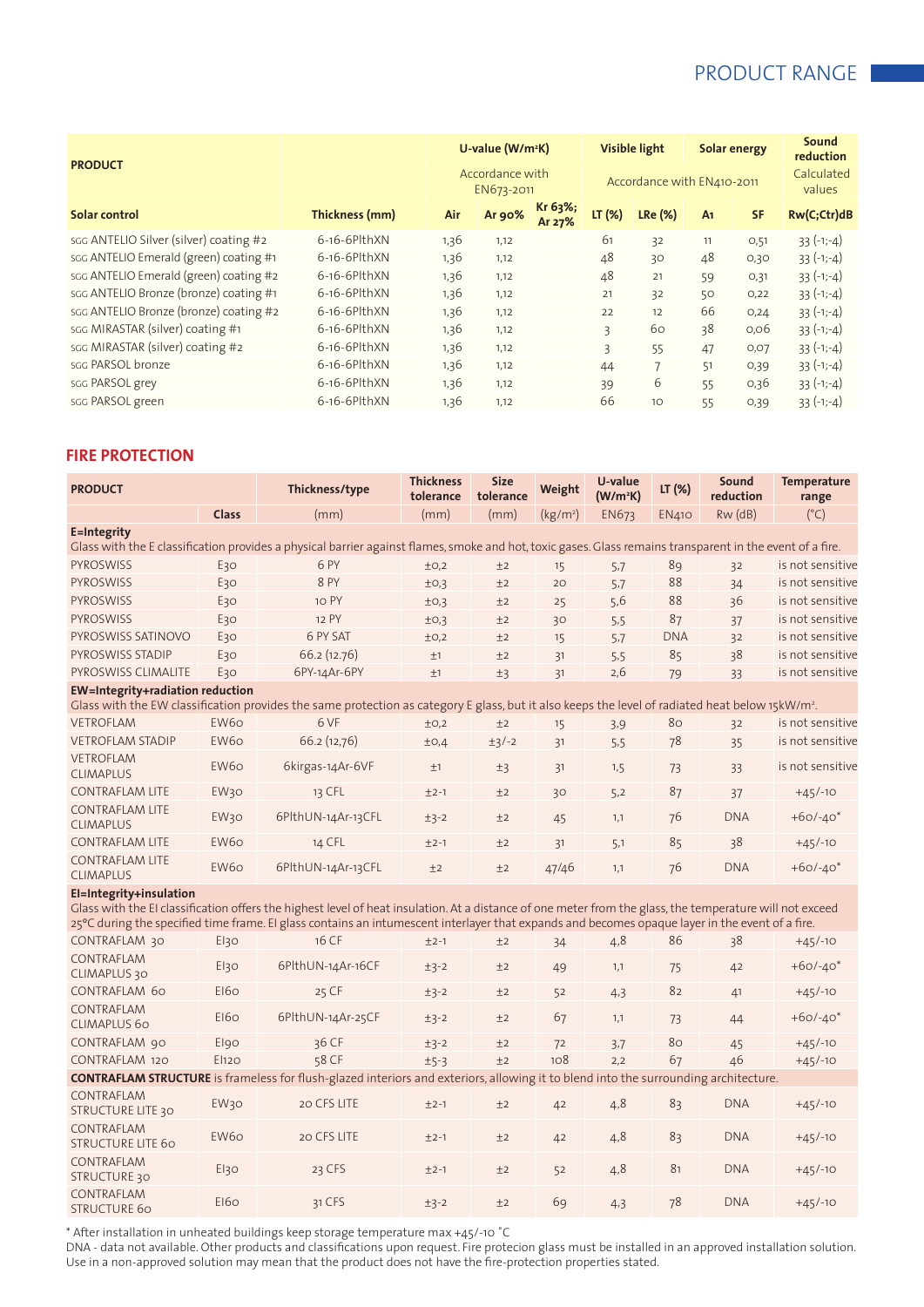### **SOUND REDUCTION**

| <b>PRODUCT</b>          |                                   |      | U-value<br>Visible light<br>(W/m <sup>2</sup> K) |                            |                   | Solar energy   |      | <b>Sound reduction</b> |                 |  |
|-------------------------|-----------------------------------|------|--------------------------------------------------|----------------------------|-------------------|----------------|------|------------------------|-----------------|--|
|                         |                                   |      | Accordance with<br>EN673-2011                    | Accordance with EN410-2011 |                   |                |      |                        | Tested values   |  |
| Single glass            | Thickness (mm)                    | Air  | Ar 90%                                           | LT (%)                     | <b>LRe</b><br>(%) | A <sub>1</sub> | SF   | <b>Report</b>          | RW(C;Ctr)<br>dB |  |
| SGG STADIP SILENCE 33.1 | 6,38                              | 5.7  |                                                  | 90                         | 8                 | 14             | 0,82 | CSI2006027             | $35(0,-3)$      |  |
| SGG STADIP SILENCE 44.1 | 8,38                              | 5,6  |                                                  | 89                         | 8                 | 16             | 0,81 | <b>IGU 6887</b>        | $37(-1,-3)$     |  |
| sgg STADIP SILENCE 44.2 | 8,76                              | 5,6  |                                                  | 89                         | 8                 | 18             | 0,79 | CSI2006025             | $37(0,-3)$      |  |
| sgg STADIP SILENCE 55.1 | 10,38                             | 5,6  |                                                  | 89                         | 8                 | 18             | 0,80 | CSI2006015             | $38(0,-2)$      |  |
| sgg STADIP SILENCE 55.2 | 10,76                             | 5,6  |                                                  | 88                         | 8                 | 20             | 0,78 | CSI2006024             | $38(0;-2)$      |  |
| sgg STADIP SILENCE 64.1 | 10,38                             | 5, 6 |                                                  | 89                         | 8                 | 18             | 0,80 | CSI2006014             | $38(-1,-3)$     |  |
| sgg STADIP SILENCE 64.2 | 10,76                             | 5, 6 |                                                  | 88                         | 8                 | 20             | 0,78 | CSI2006023             | $38(0,-2)$      |  |
| sgg STADIP SILENCE 66.1 | 12,38                             | 5,5  |                                                  | 88                         | 8                 | 19             | 0,78 | CSI2006013             | $39(0,-2)$      |  |
| sgg STADIP SILENCE 66.2 | 12,76                             | 5,5  |                                                  | 88                         | 8                 | 22             | 0,77 | CSI2006022             | $39(0,-2)$      |  |
| sgg STADIP SILENCE 68.2 | 14,76                             | 5,4  |                                                  | 87                         | 8                 | 23             | 0,76 | TNO2003213             | $40(-1,-3)$     |  |
| sgg STADIP SILENCE 88.2 | 16,76                             | 5,4  |                                                  | 87                         | 8                 | 25             | 0,74 | TNO2003214             | $41(0,-3)$      |  |
| Double glazed unit      |                                   |      |                                                  |                            |                   |                |      |                        |                 |  |
| sgg CLIMAPLUS ACOUSTIC  | 4-16-6PlthXN                      | 1,4  | 1,1                                              | 82                         | 12                | $\overline{7}$ | 0,65 | CSI2006054             | $35(-2,-5)$     |  |
| sgg CLIMAPLUS ACOUSTIC  | 8-16-4PlthXN                      | 1,4  | 1,1                                              | 81                         | 12                | 12             | 0,63 | CSI2006052             | $36(-2,-5)$     |  |
| sgg CLIMAPLUS ACOUSTIC  | 4-16-44.2PlthXN                   | 1,4  | 1,1                                              | 81                         | 12                | $\overline{7}$ | 0,65 | CSI2006033             | $37 (-2,-6)$    |  |
| sgg CLIMAPLUS ACOUSTIC  | 44.1-16Ar-4PlthXN                 | 1,4  | 1,1                                              | 81                         | 12                | 18             | 0,60 | CSI(Cz)16811           | $38(-2,-6)$     |  |
| sgg CLIMAPLUS ACOUSTIC  | 8-16-44.2PlthXN                   | 1,4  | 1,1                                              | 80                         | 12                | 12             | 0,62 | CSI2006046             | $37(-1,-5)$     |  |
| sgg CLIMAPLUS ACOUSTIC  | 44.1-16Ar-6PlthXN                 | 1,4  | 1,1                                              | 80                         | 12                | 18             | 0,60 | CZI150/11              | $39(-1,-4)$     |  |
| sgg CLIMAPLUS SILENCE   | 6-16-44.1PlthXN(A)                | 1,4  | 1,1                                              | 80                         | 12                | 10             | 0,63 | CSI2006048             | $40 (-2,-6)$    |  |
| sgg CLIMAPLUS ACOUSTIC  | 8-15-55.2PlthXN                   | 1,4  | 1,1                                              | 79                         | 12                | 12             | 0,62 | CSTC2002255            | $41(-2,-5)$     |  |
| sgg CLIMAPLUS SILENCE   | 44.2(A)-16Ar-6PlthXN              | 1,4  | 1,1                                              | 80                         | 12                | 22             | 0,59 | IFT15215               | $42 (-2,-7)$    |  |
| sgg CLIMAPLUS ACOUSTIC  | 66.1-15-8PlthXN                   | 1,4  | 1,1                                              | 79                         | 12                | 18             | 0,60 | CSTC2002256            | $43 (-2,-6)$    |  |
| sgg CLIMAPLUS SILENCE   | 8-16Ar-55.2PlthXN(A)              | 1,4  | 1,1                                              | 79                         | 12                | 12             | 0,62 | IFT15218               | $44 (-2,-6)$    |  |
| sgg CLIMAPLUS SILENCE   | 10-16-66.1PlthXN(A)               | 1,3  | 1,1                                              | 78                         | 12                | 15             | 0,61 | CSTC2002244            | $45$ (-1;-5)    |  |
| sgg CLIMAPLUS SILENCE   | 44.2(A)-20-64.2PlthXN             | 1,4  | 1,1                                              | 79                         | 12                | 21             | 0,59 | CSI2006042             | $46(-1,-5)$     |  |
| sgg CLIMAPLUS SILENCE   | 44.2(A)-20-66.2PlthXN(A)          | 1,4  | 1,1                                              | 78                         | 12                | 22             | 0,58 | CSI2006041             | $49(-2,-6)$     |  |
| sgg CLIMAPLUS SILENCE   | 44.2(A)-24-66.2PlthXN(A)          | 1,4  | 1,1                                              | 78                         | 12                | 22             | 0,58 | CSI2006040             | $50(-2,-7)$     |  |
| sgg CLIMAPLUS SILENCE   | 64.2(A)-24-86.2PlthXN(A)          | 1,4  | 1,1                                              | 77                         | 12                | 24             | 0,57 | CSI2006039             | $51(-1,-4)$     |  |
| Triple glazed unit      |                                   |      |                                                  |                            |                   |                |      |                        |                 |  |
| sgg CLIMATOP ACOUSTIC   | 6-12-4-12-4PlthXN                 | 1,3  | 1,0                                              | 75                         | 20                | 8              | 0,71 | CSI2007061             | $35(-1,-5)$     |  |
| sgg CLIMATOP ACOUSTIC   | 8-12-4-12-4PlthXN                 | 1,2  | 1,0                                              | 75                         | 20                | 11             | 0,70 | CSI2007060             | $36(-1,-5)$     |  |
| sgg CLIMATOP SILENCE    | 44.2(A)-12-4-12-4PlthXN           | 1,2  | 1,0                                              | 74                         | 20                | 19             | 0,64 | CSI2007058             | $37(-2,-6)$     |  |
| sgg CLIMATOP ACOUSTIC   | 44.1-12-4-12-4PlthXN              | 1,2  | 1,0                                              | 75                         | 20                | 16             | 0,66 | CSI2007059             | $38(-1,-5)$     |  |
| sgg CLIMATOP ACOUSTIC   | 8-12Ar-4-12Ar-6PlthXN             | 1,2  | $1,0$                                            | 74                         | 20                | 11             | 0,69 | IFT2006304             | $39(-1,-5)$     |  |
| sgg CLIMATOP ACOUSTIC   | 10-12Ar-4-12Ar-6PlthXN            | 1,2  | 1,0                                              | 74                         | 20                | 13             | 0,68 | IFT2006302             | $40(-1,-3)$     |  |
| sgg CLIMATOP ACOUSTIC   | 44.2-12Ar-4-15Ar-6PlthXN          | 1,1  | O,9                                              | 74                         | 20                | 18             | 0,64 | IFT13_001521_11_35     | $41(-2,-6)$     |  |
| sgg CLIMATOP SILENCE    | 6-12Ar-4-12Ar-44.1PlthXN(A)       | 1,2  | 1,0                                              | 74                         | 20                | 8              | 0,70 | IFT2006300             | $42(-1,-5)$     |  |
| sgg CLIMATOP ACOUSTIC   | 44.1-14Ar-4-14Ar-6PlthXN          | 1,1  | O,9                                              | 74                         | 20                | 16             | 0,66 | CSI2009352             | $42 (-2; -7)$   |  |
| sgg CLIMATOP SILENCE    | 6-12Ar-44.1-12Ar-44.1PlthXN(A)    | 1,2  | 1,0                                              | 73                         | 20                | 8              | 0,67 | IFT2006301             | $44 (-2,-6)$    |  |
| sgg CLIMATOP SILENCE    | 8-12Ar-4-12Ar-44.1PlthXN(A)       | 1,2  | 1,0                                              | 74                         | 20                | 11             | 0,68 | IFT2006305             | $45$ (-2;-6)    |  |
| sgg CLIMATOP ACOUSTIC   | 10-12Ar-6-12Ar-44.1PlthXN         | 1,2  | 1,0                                              | 73                         | 20                | 13             | 0,66 | IFT2006299             | $46(-2,-6)$     |  |
| sgg CLIMATOP ACOUSTIC   | 44.2-12Ar-6-12Ar-33.1PlthXN       | 1,2  | 1,0                                              | 73                         | 20                | 18             | 0,63 | IFT152110              | $46$ (-2;-6)    |  |
| sgg CLIMATOP SILENCE    | 44.1(A)-12Ar-4-12Ar-44.1PlthXN(A) | 1,2  | 1,0                                              | 73                         | 20                | 17             | 0,65 | IFT2006307             | $47$ (-2;-6)    |  |
| sgg CLIMATOP SILENCE    | 66.1(A)-12Ar-6-12Ar-44.1PlthXN(A) | 1,2  | 1,0                                              | 72                         | 20                | 21             | 0,62 | IFT2006306             | $50(-2,-6)$     |  |

### **What acoustic configuration should I use?**

There are many different configurations of SGG STADIP SILENCE that can be used, and which is the most effective solution for you will depend on many factors including where in your home the glass will be used, whether it is being used to prevent air-borne or impact noise and the intensity and frequency of the noise.

### **Will using an acoustic glass stop all noise from entering my house?**

No, it will however reduce the amount of noise that both enters and leaves your home by approximately 3-4dB over standard double-glazing, which is an audible difference. The noise reduction gained will be dependent upon the quality of your window frames and the type and level of noise you are trying to cut out.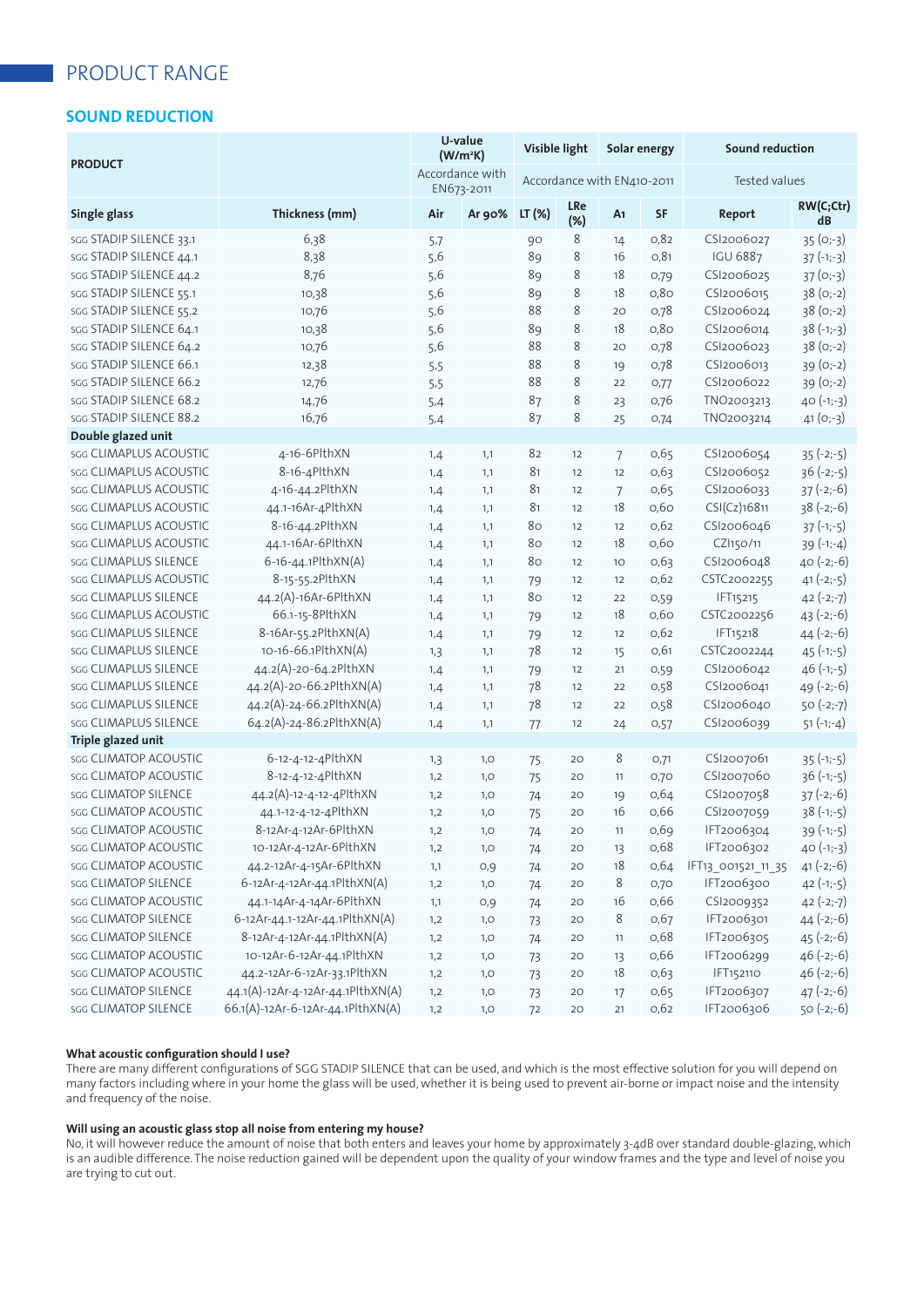### **SAFETY AND SECURITY**

| <b>PRODUCT</b>                                                               | <b>Thickness</b> |                   |                     | <b>Sound reduction</b> | <b>Remarks:</b>                                       |
|------------------------------------------------------------------------------|------------------|-------------------|---------------------|------------------------|-------------------------------------------------------|
| Personal safety EN 12600                                                     | (mm)             | Kg/m <sup>2</sup> | Class               | Rw(C;Ctr)dB            |                                                       |
| sgg SECURIT                                                                  | $\overline{4}$   | 10                | 1C <sub>3</sub>     | $30(-2,-2)$            |                                                       |
| sgg SECURIT                                                                  | 5                | 12,5              | 1C <sub>3</sub>     | $31 (-2,-2)$           |                                                       |
| <b>SGG SECURIT</b>                                                           | 6                | 15                | 1C <sub>2</sub>     | $32(-1,-2)$            |                                                       |
| sgg SECURIT                                                                  | 8                | 20                | 1C <sub>2</sub>     | $33(-1,-2)$            |                                                       |
| sgg SECURIT                                                                  | 10               | 25                | 1C1                 | $35(-1,-2)$            |                                                       |
| <b>SGG SECURIT</b>                                                           | 12               | 30                | 1C1                 | $36(-1,-2)$            | Is used to minimize the risk of injuries in           |
| sgg STADIP 33.1                                                              | 6,38             | 15                | 2B2                 | $33(-1; -2)$           | case of glass breakage.                               |
| SGG STADIP 33.2                                                              | 6,76             | 16                | 1B1                 | $33(-1,-2)$            |                                                       |
| sgg STADIP 44.1                                                              | 8,38             | 20                | 2B2                 | $34 (-1; -3)$          |                                                       |
| sgg STADIP 44.2                                                              | 8,76             | 21                | 1B1                 | $34 (-1,-2)$           |                                                       |
| sgg STADIP 55.1                                                              | 10,38            | 25                | 2B2                 | $35(-1; -2)$           |                                                       |
| sgg STADIP 66.1                                                              | 12,38            | 30                | 2B2                 | $36(0; -2)$            |                                                       |
| Protection against vandalism EN 356                                          |                  |                   |                     |                        |                                                       |
| SGG STADIP PROTECT P1A 33.2                                                  | $\overline{7}$   | 16                | P <sub>2</sub> A    | $33(-1; -2)$           |                                                       |
| SGG STADIP PROTECT P2A 44.2                                                  | 9                | 21                | P <sub>2</sub> A    | $34 (-1; -2)$          |                                                       |
| sgg STADIP PROTECT P3A 44.3                                                  | 9                | 21                | PзA                 | $34 (-1; -2)$          | Protection against manual attack                      |
| SGG STADIP PROTECT P4A 44.4                                                  | 9,5              | 22                | P <sub>4</sub> A    | $34(0; -2)$            |                                                       |
| SGG STADIP PROTECT P5A 44.6                                                  | 10               | 22                | P <sub>5</sub> A    | $35(-1; -2)$           |                                                       |
| Protection against burglery EN 356                                           |                  |                   |                     |                        |                                                       |
| sgg STADIP PROTECT P6B 66.8                                                  | 15               | 33                | P6B                 | <b>NPD</b>             | Homes, pharmacy shops,<br>shopping centers, boutiques |
| sgg STADIP PROTECT P7B 666.66                                                | 23               | 50                | P <sub>7</sub> B    | <b>NPD</b>             | Museums, galleries, police stations,<br>antique shops |
| SGG STADIP PROTECT P8B 5555.666                                              | 27               | 57                | P8B                 | <b>NPD</b>             | Jewellery and pelt shops, prisons                     |
| Protection against firearm attack (acc EN 1063) S=splinters NS= no splinters |                  |                   |                     |                        | <b>Weapon type</b>                                    |
| SGG STADIP PROTECT HN 112-S                                                  | 12               | 32                | BR <sub>1-S</sub>   | <b>NPD</b>             | Rifle, 0.22 LR                                        |
| SGG STADIP PROTECT HN 222-S                                                  | 22               | 49                | BR <sub>2</sub> -S  | <b>NPD</b>             | Handgun, 9 mm Luger                                   |
| SGG STADIP PROTECT HN 231-NS                                                 | 31               | 73                | BR <sub>2</sub> -NS | <b>NPD</b>             | Handgun, 9 mm Luger                                   |
| SGG STADIP PROTECT HN 323-S                                                  | 23               | 54                | BR <sub>3</sub> -S  | <b>NPD</b>             | Handgun, 0.357 Magnum                                 |
| SGG STADIP PROTECT HN 344-NS                                                 | 44               | 104               | BR3-NS              | <b>NPD</b>             | Handgun, 0.357 Magnum                                 |
| SGG STADIP PROTECT HN 432-S                                                  | 32               | 75                | BR4-S               | <b>NPD</b>             | Handgun, 0.44 Magnum                                  |
| SGG STADIP PROTECT HN 454-NS                                                 | 54               | 129               | BR4-NS              | <b>NPD</b>             | Handgun, 0.44 Magnum                                  |
| SGG STADIP PROTECT HN 536-S                                                  | 37               | 85                | BR <sub>5</sub> -S  | <b>NPD</b>             | Rifle, 5,56 × 45                                      |
| SGG STADIP PROTECT HN 558-NS                                                 | 58               | 139               | BR5-NS              | <b>NPD</b>             | Rifle, 5,56 × 45                                      |
| SGG STADIP PROTECT HN 650-S                                                  | 50               | 116               | BR6-S               | <b>NPD</b>             | Rifle, 7,62 x 51                                      |
| sgg STADIP PROTECT HN 673-NS                                                 | 73               | 175               | BR6-NS              | <b>NPD</b>             | Rifle, 7,62 x 51                                      |
| sgg STADIP PROTECT HN 781-NS                                                 | 81               | 195               | BR7-NS              | <b>NPD</b>             | Rifle, 7,62 x 51                                      |
| Protection against explosive attack EN 13541                                 |                  |                   |                     |                        | Pressure loading Pr (kPa)                             |
| SGG STADIP PROTECT BS110-S                                                   | 10               | 22                | ER1-S               | <b>NPD</b>             | >50 <100                                              |
| SGG STADIP PROTECT BS118-NS                                                  | 18               | 40                | ER1-NS              | <b>NPD</b>             | >50 <100                                              |
| sgg STADIP PROTECT BS218-S                                                   | 18               | 40                | ER2-S               | <b>NPD</b>             | >100 <150                                             |
| sgg STADIP PROTECT BS226-NS                                                  | 26               | 63                | ER2-NS              | <b>NPD</b>             | >100 <150                                             |
| SGG STADIP PROTECT BS331-S                                                   | 31               | 73                | ER3-S               | <b>NPD</b>             | >150 <200                                             |
| SGG STADIP PROTECT BS427-S                                                   | 27               | 68                | ER4-S               | <b>NPD</b>             | >200 <250                                             |
| sgg STADIP PROTECT BS433-NS                                                  | 33               | 83                | ER4-NS              | <b>NPD</b>             | >200 <250                                             |

#### **What is a Nickel sulphide breakage and how does it happen?**

The cause of spontaneous breakage lies in the glass itself. It is generally on thermally tempered or Fully Tempered glass that is affected. NiS comes in two types: at high temperatures above 379 C it is stable. Under this, also at room temperature, it slowly changes its state. The change is even slower the lower the temperature is. The unusual with NiS is that the inclusion expands. It subsequently pushes against the surrounding glass with increasing force. After a certain time it creates a fissure inside the glass and the glass shatters "spontaneously" with loud crack falling into thousands of small pieces. Until a spontaneous breakage occurs, a long time at normal ambient temperature can pass. When a piece of glass has a NiS inclusion, the length of time until a breakage occurs depends on the temperature to which the glass is subject. Without any better method, a "test" was established which destroyed such infected glass at the very end of the production sequence. This is the so-called Heat Soak Test (HST). The remaining breakage risk after HST is minimal, but it is not zero. An annual remaining breakage risk is 1%. This means that from 100 buildings each with 10 000 m2 of fully tempered HST only one single spontaneous breakage will occur in the year.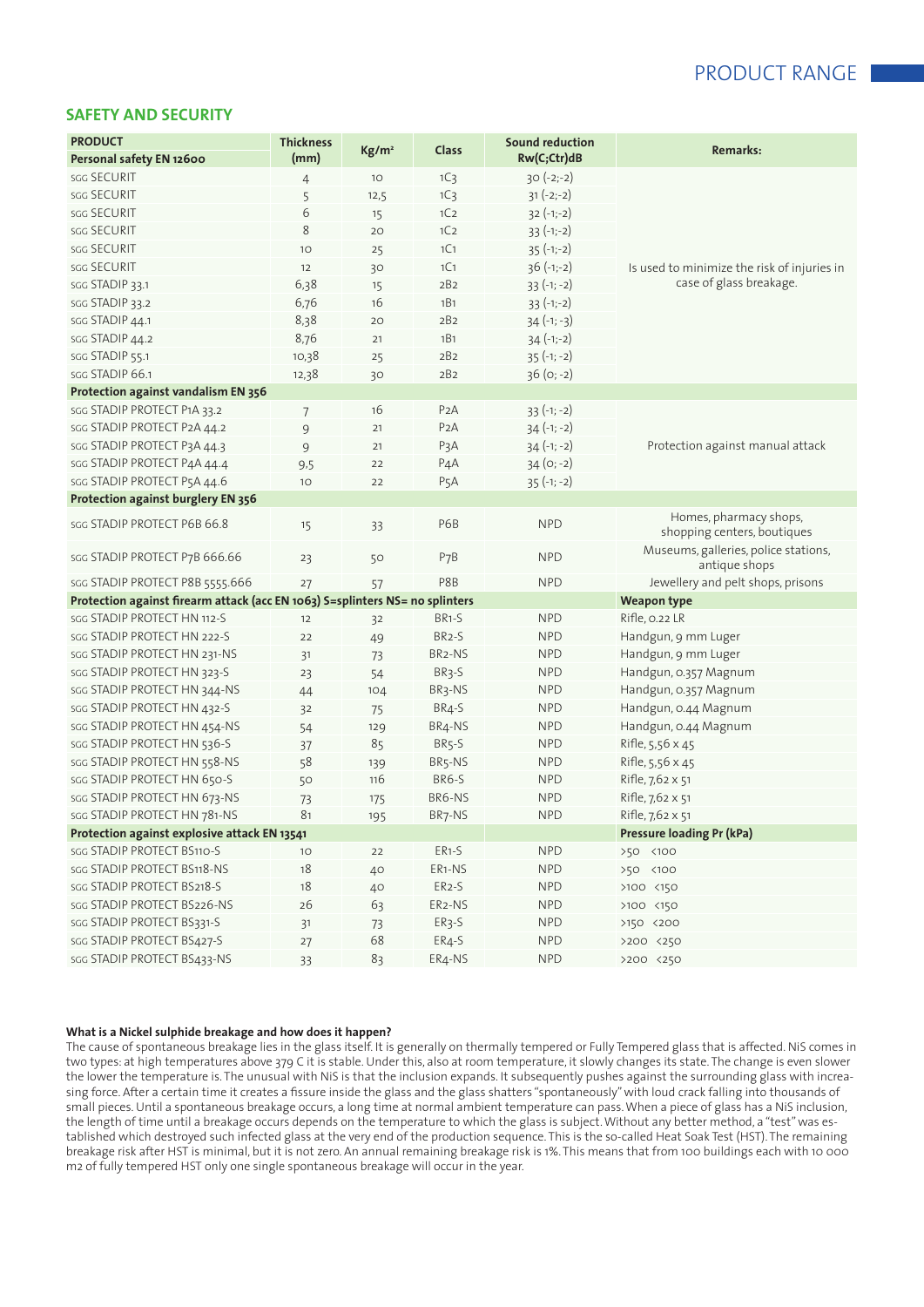# DAYLIGHT AND SOLAR ENERGY FACTORS



# TECHNICAL INFORMATION ABOUT GLASS

| LT-light transmittance:           | % of visible light passing through the glazing                                                                                                                                                                         |
|-----------------------------------|------------------------------------------------------------------------------------------------------------------------------------------------------------------------------------------------------------------------|
| LRe – external light reflectance: | % of visible light, reflected outside the glazing                                                                                                                                                                      |
| LRi - internal light reflectance: | % of visible light, reflected to the inside of the building                                                                                                                                                            |
| ET – energy transmittance:        | % of solar energy directly transmitted through the glazing                                                                                                                                                             |
| EA - energy absorbance:           | % of solar energy absorbed by the glazing                                                                                                                                                                              |
| $qi$ – energy:                    | % of absorbed energy, reflected to the inside of the building                                                                                                                                                          |
| $SF / g-value$ :                  | total solar energy entering into the building. Figure between 0 and 1. The lower the g value, the more efficient<br>is the glazing in blocking the entry of solar energy                                               |
| $SC$ – shading coefficient:       | $SC = g/O, 87$                                                                                                                                                                                                         |
| $S - selectivity:$                | ratio between the light transmittance (LT) and the solar factor (g-value). The higher the selectivity value, the<br>better is the glazing to cut more solar energy than visible light                                  |
| U-value:                          | thermal transfer coefficient. Quantity of heat transferred through the glazing due to the temperature diffe-<br>rence between inside and outside. The lower the U-value, the better the thermal insulation performance |
| Rw:                               | Weighted noise reduction. A single figure rating for the sound insulation of building elements. Includes a<br>weighting for the human ear and measures actual sound transmittance                                      |
| Rw; C:                            | The abbreviation for the sound reduction index when the spectrum adaptation term C is applied to the single<br>number weighted sound reduction index (RW) using pink noise as a sound source                           |
| Rw; Ctr:                          | The abbreviation for the sound reduction index when the spectrum adaptation term Ctr is applied to the<br>single number weighted sound reduction index (RW) using traffic noise as a sound source                      |

# SAINT-GOBAIN TRADEMARKS

| <b>SGG PLANICLEAR</b> | clear float glass                                                                                                                                                                                                                                         |
|-----------------------|-----------------------------------------------------------------------------------------------------------------------------------------------------------------------------------------------------------------------------------------------------------|
| <b>SGG DIAMANT</b>    | extra clear low-iron glass                                                                                                                                                                                                                                |
| sgg CLIMALIT          | double- or triple-glazed IGU                                                                                                                                                                                                                              |
| <b>SGG CLIMAPLUS</b>  | double-glazed LowE IGU                                                                                                                                                                                                                                    |
| <b>SGG CLIMATOP</b>   | triple-glazed LowE IGU                                                                                                                                                                                                                                    |
| <b>SGG PLANITHERM</b> | LowE glass with advanced thermal insulation properties                                                                                                                                                                                                    |
| sgg SECURIT           | thermally-toughened safety glass                                                                                                                                                                                                                          |
| <b>SGG STADIP</b>     | laminated safety and security glass                                                                                                                                                                                                                       |
| sgg STADIP SILENCE    | acoustic PVB laminated safety glass                                                                                                                                                                                                                       |
| <b>SGG PLANIDUR</b>   | heat-strengthened glass which has undergone a special heat treatment in order to increase its strength aga-<br>inst mechanical and thermal loading                                                                                                        |
| SGG SERALIT           | an opaque or translucent glass, patterned or fully coated with coloured ceramic enamel. The colour is applied<br>using a textile screen                                                                                                                   |
| sgg COOL-LITE         | Cool-Lite SKN and Cool-Lite Xtreme combining high performance with excellent neutrality, for optimal solar<br>control and thermal efficiency Cool-Lite ST and Cool-Lite KN gives the glass its solar control properties and its<br>distinctive appearance |
|                       |                                                                                                                                                                                                                                                           |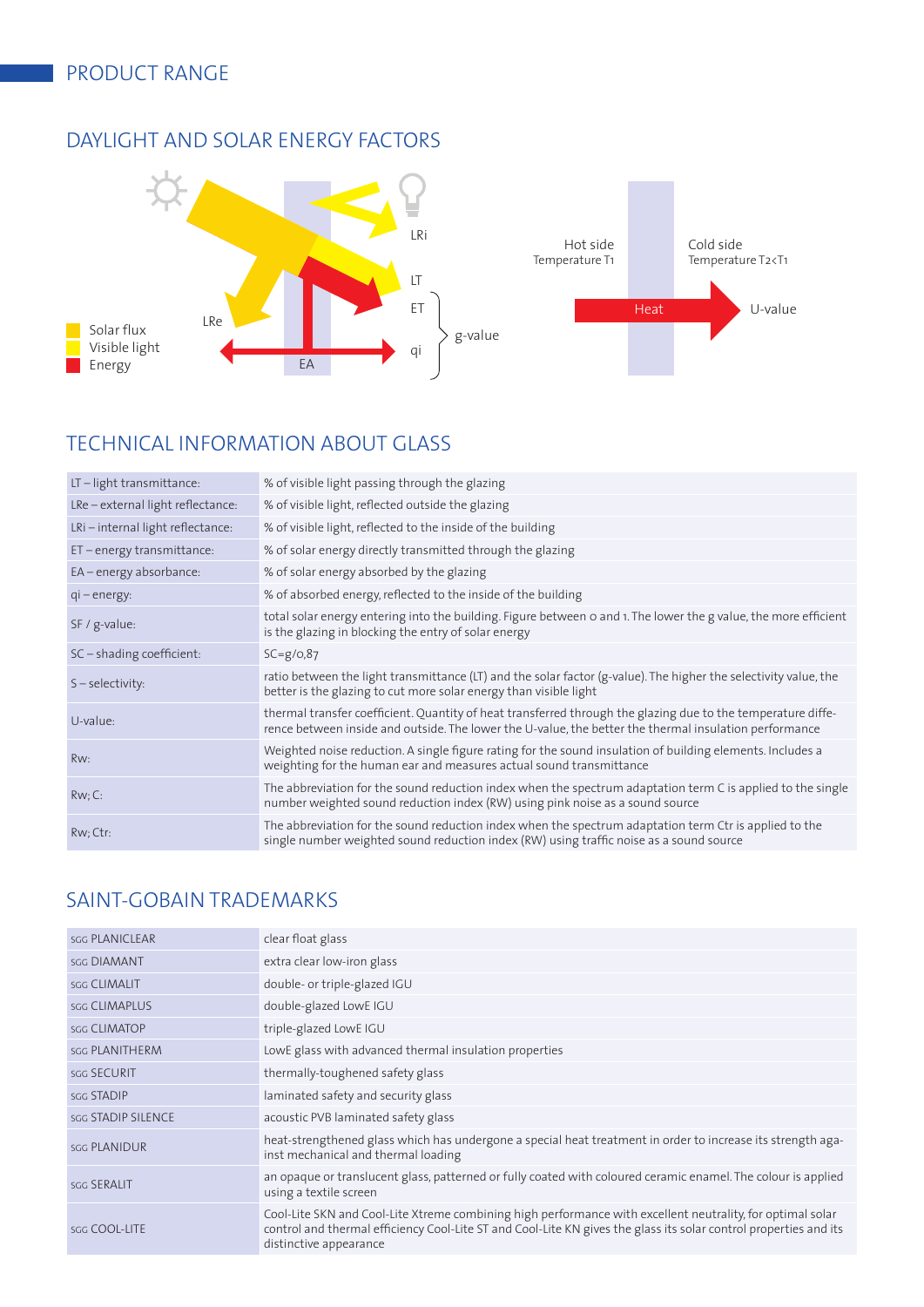| sgg ANTELIO         | solar control properties and a reflective appearance Antelio Clear, Antelio Silver, Antelio Emerald and Antelio<br>Bronze |
|---------------------|---------------------------------------------------------------------------------------------------------------------------|
| <b>SGG MIRASTAR</b> | chromium mirror                                                                                                           |
| <b>SGG PARSOL</b>   | body-tinted glass for solar control Parsol grey, Parsol bronze and Parsol green                                           |
| sgg SATINOVO        | matt finished translucent glass, uniformly smooth and satin-like appearance                                               |
| sgg BIOCLEAN        | dual-action self-cleaning glass but should never be considered as a glass which requires no maintenance                   |
| SWISSPACER          | warm edge spacer bar                                                                                                      |
| CHROMATECH ULTRA    | warm edge spacer bar                                                                                                      |
|                     |                                                                                                                           |

**CE-MARKING**

All Saint-Gobain basic products, coated glass units, thermally toughened glass units, laminated glass units and insulated glass units declarations of performance can be found: http://www.saint-gobain-glass.com/ce/

# MOBILE APPS



### **Glass Compass**

Thanks to the Saint-Gobain Glass Compass, you can easily determine the best performing glazing for your windows based on the geographical location of your home and its orientation. Test our Savings & Economies module to determine the best glazing according to your personal parameters and needs such as winter and summer comfort, acoustic, safety and security, self-cleaning. The Energy Calculator shows the savings you can achieve by using the best performing windows for your home.



SAINT-GORAIN

**GLASS Vision** 

### **dB Station**

Thanks to the acoustic simulator of Saint-Gobain Glass, you can easily determine the best performing glazing for your windows according to the noise pollution of your exterior environment. Different noisy situations commonly encountered were identified and for each of these situations, the application restores the sound insulation provided by various compositions of insulating glazings.

# **Glass Vision**

A virtual world that helps you choose the right interior glass for your home, office or other needs. This application not only gives you the aesthetics of the glass in terms of pattern and color but also privacy (transparency and translucency of the glass). Using this application you will be able to visualize how this glass will look in its environment.

# **SOFTWARE**



### **Caluwin**

Caluwin is an energy calculating app that lets users change window materials, styles, glass, spacer bars and other components to compare the performance and energy savings of different windows. Caluwin shows architects, technicians and engineers as well as designers and developers how much energy and money they will save with their new windows. It also calculates the reduction in CO2 emissions.



### **Glass Design**

A visual showcase of some of the Better Interior projects featuring Saint-Gobain Glass products. This App is our portfolio of creative interior design with SGG Interior Glass. Browse either by Building Types or by Applications or by Products. Or better still, try the in-built Project Locator Map to find the project in your city.

### **Glass Façade**

Glass Façade is a portfolio of all our projects from world over incorporating our finest range of exterior glass products. Browse either by Building Types or by External Appearance or by Products or by Country. Or better still, try the in-built Project Locator Map to find the projects in your city.

#### **Glass Pro**

SAINT-GOBAIN **GLASS Pro** 

GlassPro is an interactive software which simulates a realistic image synthesis of different glazing products on facades of buildings. GlassPro enables the user to visualize the rendering of a glazing product under a variety of lighting condition (overcast or sunny) and several interior design settings (with or without white/gray binds).



Discover the Mobile Applications from our brands available on AppStore (IOS) and Google Play (Android).

#### **Calumen**

CALUMEN is a calculation tool enabling you to produce performance reports for numerous combinations of Saint-Gobain Glass products in single, double or triple glazing.